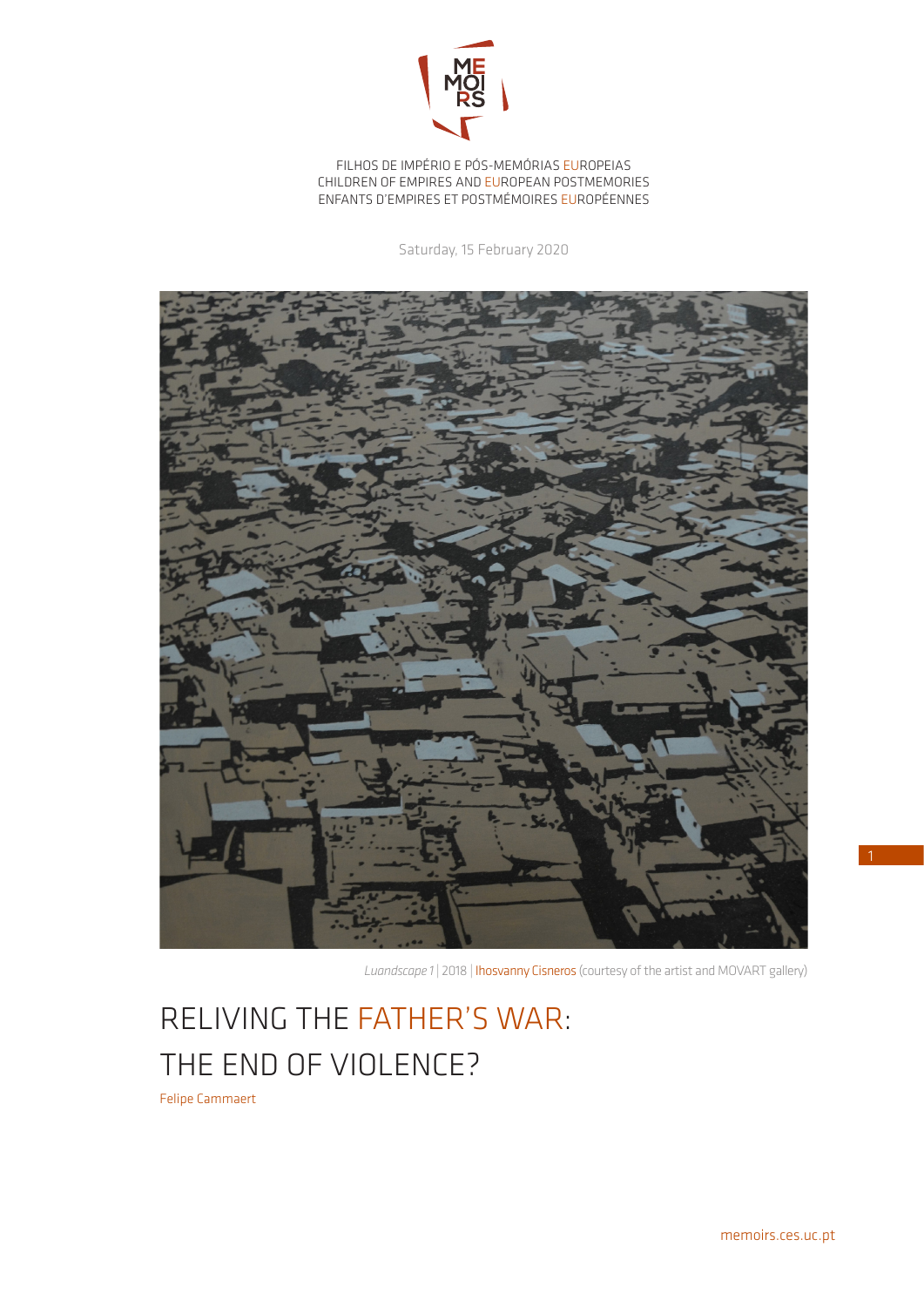

In the literature of post-memory, the trope of the absent father emerges when the persistence of post-colonial trauma through generations is in question. In Portugal, the novel *Estranha Guerra de Uso Comum* [Strange War of Common Use], by Paulo Faria, constitutes perhaps the best example of this [post-mortem dialogue](https://memoirs.ces.uc.pt/ficheiros/4_RESULTS_AND_IMPACT/4.3_NEWSLETTER/MEMOIRS_newsletter_40_FC_en.pdf) exploring the transmission of the father's experience of war to the son. However, there are also works in which the son relives the father's traumatic past from the inside out, through writing that dwells on the details of past conflicts. In these cases, the narrator privileges scenes from a violent past to recount the story of the father's war as if they were there in his place.

The recent book by the French writer Thierry Crouzet, *Mon père, ce tueur* [My father, the killer], is a revealing example of how fiction becomes the scene of colonial conflict for the child. Crouzet's father, called Jim in the novel, fought in the Algerian war as a conscript in the French army. Until his father's death, Thierry Crouzet had written detective stories, erotic novels and various other scientific and cultural writings. But, thanks to the pervasive presence of Jim's past in Algeria, Crouzet decided to set out on a process of archival research with various documents and memory objects (including accounts and photographs of his father, veterans' websites and historical works) in order to reconstitute a silenced history. "With his death, Jim gave me the right to remember" (p.21), says the narrator, identifying autobiographically with the author (1).

## The unread letter: the Pandora's box of violence

Before dying, Jim left "a killer's note" (p.11), that the narrator does not dare to open throughout the novel. It is, therefore, an unread letter; or at least, in a classic novelistic trope, it remains unread while the novel is being written (and read). The letter constitutes at once the point of rupture with the past and the justification for the son's cathartic exercise:

> Today, while memory rebuilds itself, I remain incapable of opening Jim's letter […] If I am not careful, that violence can pass through Jim and me to reshape my own children with the same inglorious effects. I must make a break with my familial identity. Reconstruct. (p.26)

Writing becomes a way of bringing an end to the violent past identified with the dead father. It becomes an attempt to draw a line under the transmission of a violence born in the context of colonial war. Instead of opening the letter, then, the narrator prefers to (re)write Jim's Algerian experience. That is, to recreate the past through fiction: "I must return to the origins of the violence" (p.49) he affirms, as if he was Conrad's character travelling through the Congo to find the heart of darkness.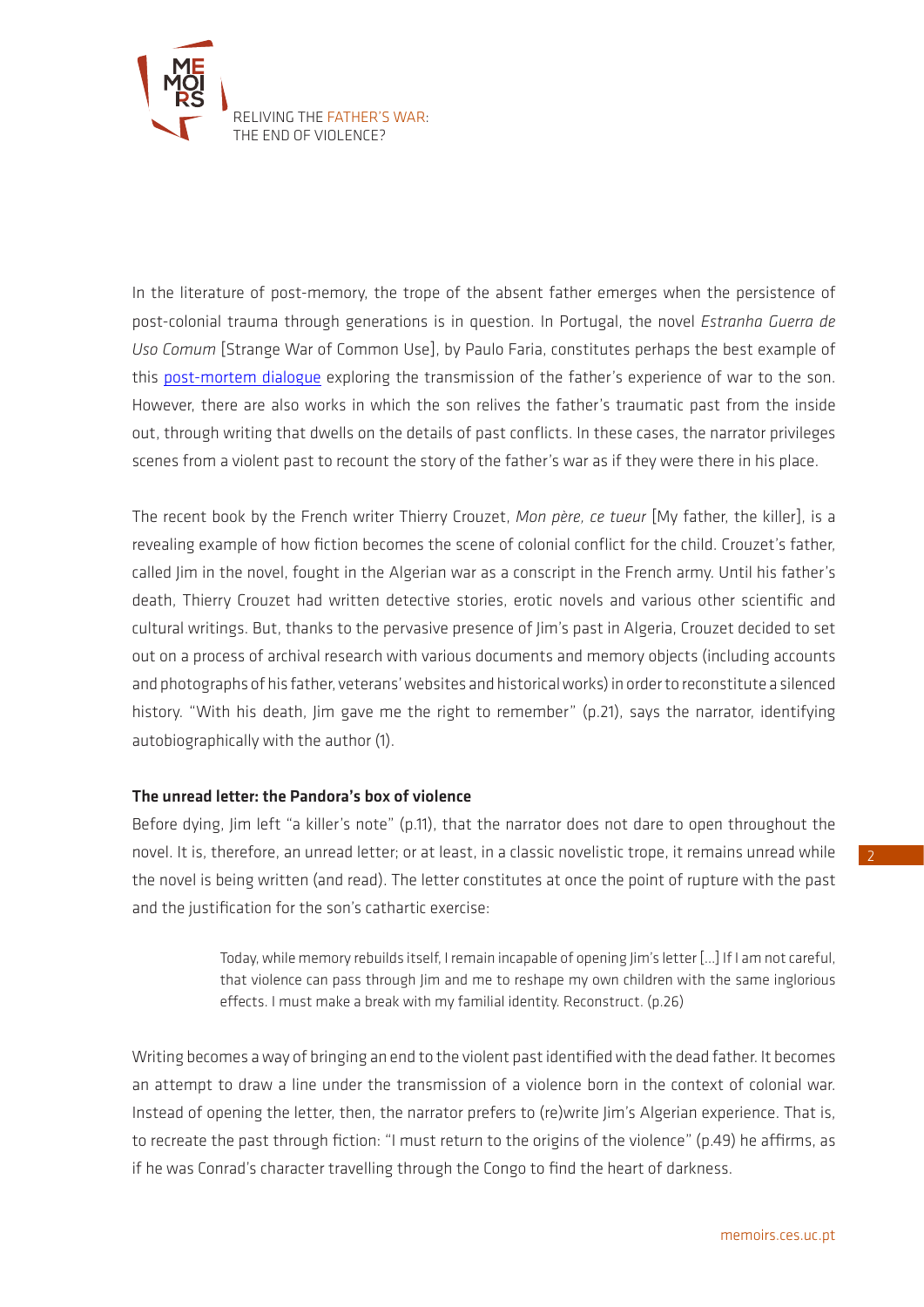

The novel also addresses the fear that the letter will transmit Jim's violent character: Jim's "desire to make me his successor, as he had succeeded his own father" (p.91). If, on the one hand, the letter seems to contain within it the essence of the trauma associated with the war in Algeria, on the other hand, writing the history of the father is figured as an attempt to reconstruct identity on the part of a son of the French colonial empire. In other words, the letter is the Pandora's box of a colonial violence that the son wants not merely to understand, but above all to block; to stop it being transmitted to him and his own children.

## Writing violence: subsuming the father through fiction

When the narrative arrives at the moment when the father is confronted, on the border between Algeria and Morroco, with the act of killing, the son tries to put himself in his father's place: "however, I must put myself in Jim's place, to feel with him the shaking that took over his body and mind […] 'I am a murderer, I can start again, change my name, I am Jim'" (p.130). Crouzet's book is a powerful instance of the "passing of testimony" (Coquio), in which the desire of the inheritor of memory for direct testimony materializes in the space of writing, at the confluence between father and son. In this case, it is the search for the origins of violence: "I can only get near him now he is gone. I am there with him in his GMC truck, with his comrades. I set off with them." (p.136) (2).

But the attempt to appropriate the memory of the father is partially a failure for the narrator of *Mon père, ce tueur*: "I did not know how to get to him, but he did not know how to renounce his role as Jim to come to me […] I was still just me, he had become Jim" (p.131). However, the impossibility of subsuming the figure of the dead father through writing does not imply the total interruption of the transmission of the past. In the same moment of transitory identification between father and son, the latter confesses to having inherited, in spite of himself, his father's (and his mother's) violence. He concludes: "I channelled it into writing. In writing, I try to capture the monster that wants to escape from its cage" (p.133).

In one of the most lucid passages of the novel, Crouzet's narrator reflects on the power of writing for individual catharsis:

> In initiating me into hunting, Iim tried to offer his own solution for ending this congenital violence. I did not want his medicine. I adopted another: writing. If most authors begin their careers by settling their scores with the past, I wrote to deny that past. I spoke of everything except my own